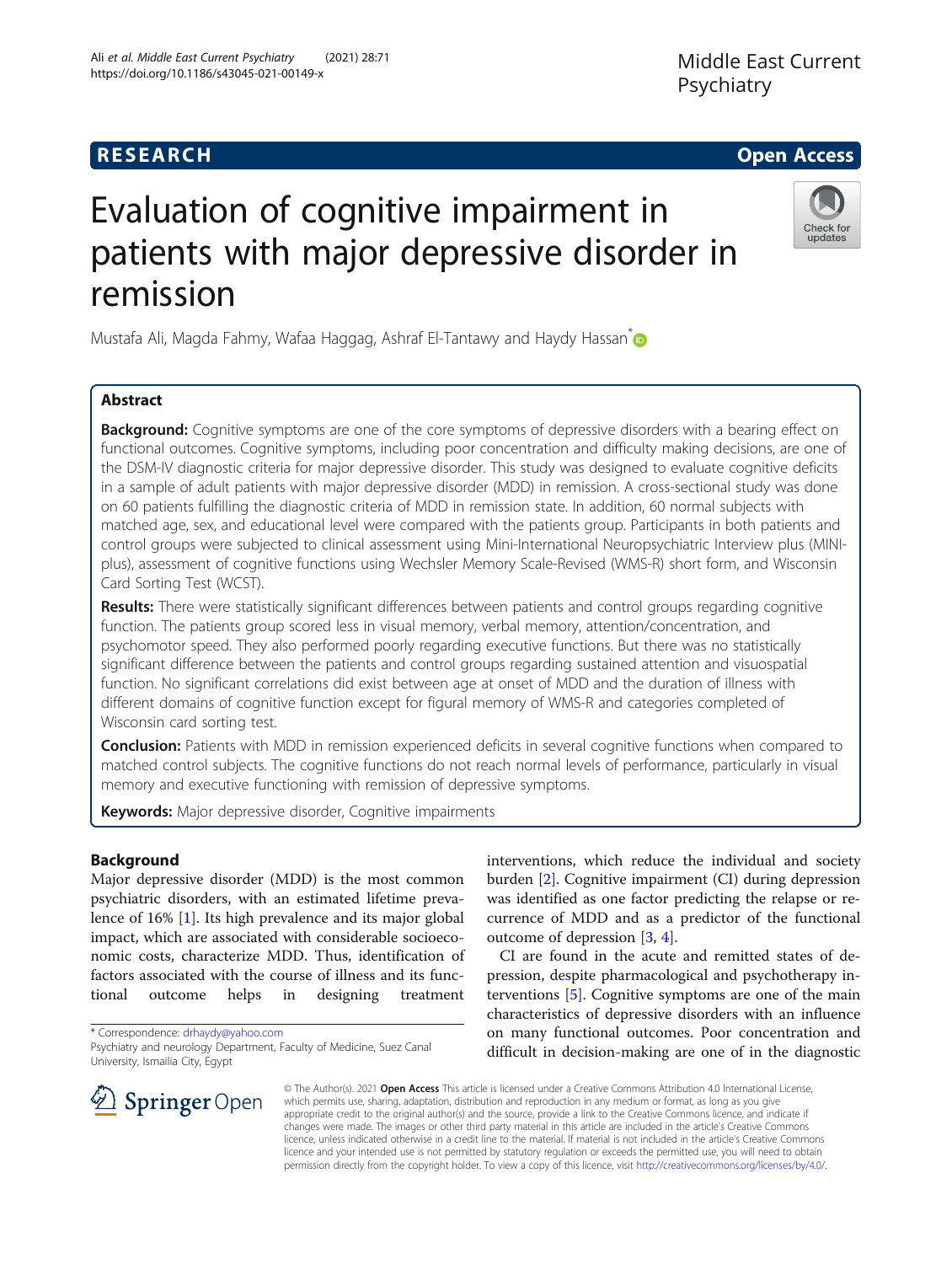| Socio-demographic variables | Patients group ( $n = 60$ ) | Control group ( $n = 60$ ) | t            | P    |
|-----------------------------|-----------------------------|----------------------------|--------------|------|
| Age (years)                 |                             |                            | 1.38         | 0.16 |
| Mean $\pm$ SD               | $33 \pm 8.2$                | $34.9 \pm 7$               |              |      |
| Sex                         |                             |                            | $X^2 = 0.03$ | 0.85 |
| Male                        | 20 (33.3%)                  | 21 (35%)                   |              |      |
| Female                      | 40 (66.7%)                  | 39 (65%)                   |              |      |
| Educational level (n and %) |                             |                            | $X^2 = 0.97$ | 0.6  |
| $< 6$ years                 | 2(3.3)                      | 2(3.3)                     |              |      |
| 6-12 years                  | 46 (76.7)                   | 50 (83.3)                  |              |      |
| $> 12$ years                | 12(20)                      | 8(13.3)                    |              |      |
| <b>Marital status</b>       |                             |                            | $X^2 = 0.03$ | 0.85 |
| Currently married           | 31 (51.7%)                  | 30 (50%)                   |              |      |
| Not married                 | 29 (48.3%)                  | 30 (50%)                   |              |      |

#### <span id="page-1-0"></span>Table 1 Socio-demographic variables

There were statistically non-significant differences between patient and control groups regarding all socio-demographic variables ( $p > 0.05$ )

criteria for major depression. Many cognitive functions impaired in MDD as attention, declarative memory, and executive function. Moreover, there was also accordant implication on working memory, attention and executive dysfunction, and processing speed [\[6](#page-5-0)]. It is now recognized that cognitive disorders are among the major causes of functional impairment in depressed patients. Cognitive symptoms should be considered important dimension of MDD and should be the target of any management action that is introduced [\[7](#page-5-0)].

#### Aim of the study

The aim of this study was to evaluate cognitive deficits in a sample of adult patients with MDD in remission.

#### Methods

This cross-sectional study was carried out on subjects attending regularly for follow-up at Outpatient Psychiatric Clinics, Neuropsychiatry Department, Suez Canal University Hospital, Ismailia Governorate, Egypt.

|  | Table 2 Clinical variables of the patients group |  |  |
|--|--------------------------------------------------|--|--|
|  |                                                  |  |  |

|                            | $n = 60$       |
|----------------------------|----------------|
| Age at onset               |                |
| $Mean + SD$                | $23.3 + 6.3$   |
| <b>Duration of illness</b> |                |
| $Mean + SD$                | $8.4 \pm 4.99$ |
| Number of episodes         |                |
| Mean $+$ SD                | $3.87 + 1.96$  |

The average age at onset of MDD was  $23.3 \pm 6.3$  years of age and the average duration of illness was  $8.4 \pm 4.99$  years. Also, the average number of depressive episodes the patients had was  $3.87 \pm 1.96$ 

#### **Subjects**

A simple random sample of 60 patients who attended the outpatient psychiatric clinic in Suez Canal University Hospital aged from 18 to 45 years old and fulfill the diagnostic criteria of MDD in remission state according to DSM-IV. The study excluded patients who were on any medication that affects cognitive performance, received electro-convulsive therapy during the last 6 months, had neurological or medical disorders, or had substance use disorders.

Sixty subjects matched for age, sex, and educational level from blood bank donator who had no psychiatric, neurological, medical, or substance use disorders at the time of assessment were compared with the patients' group.

#### Study procedure

## Clinical assessment using the Arabic version of Mini-

A trained psychiatrist using MINI-plus applied to patients and control groups, which is a short structured clinical interview enabling researchers to make diagnoses of psychiatric disorders according to DSM-IV. The administration time of the interview is approximately 15 min [[8\]](#page-5-0).

#### Assessment of cognitive functions

1. Wechsler Memory Scale-Revised (WMS-R) short form. It is formed of a series of brief subtests, each measuring a different facet of memory. The seven subtests measure short-term learning and recall of both verbal and figural material. Figural stimuli are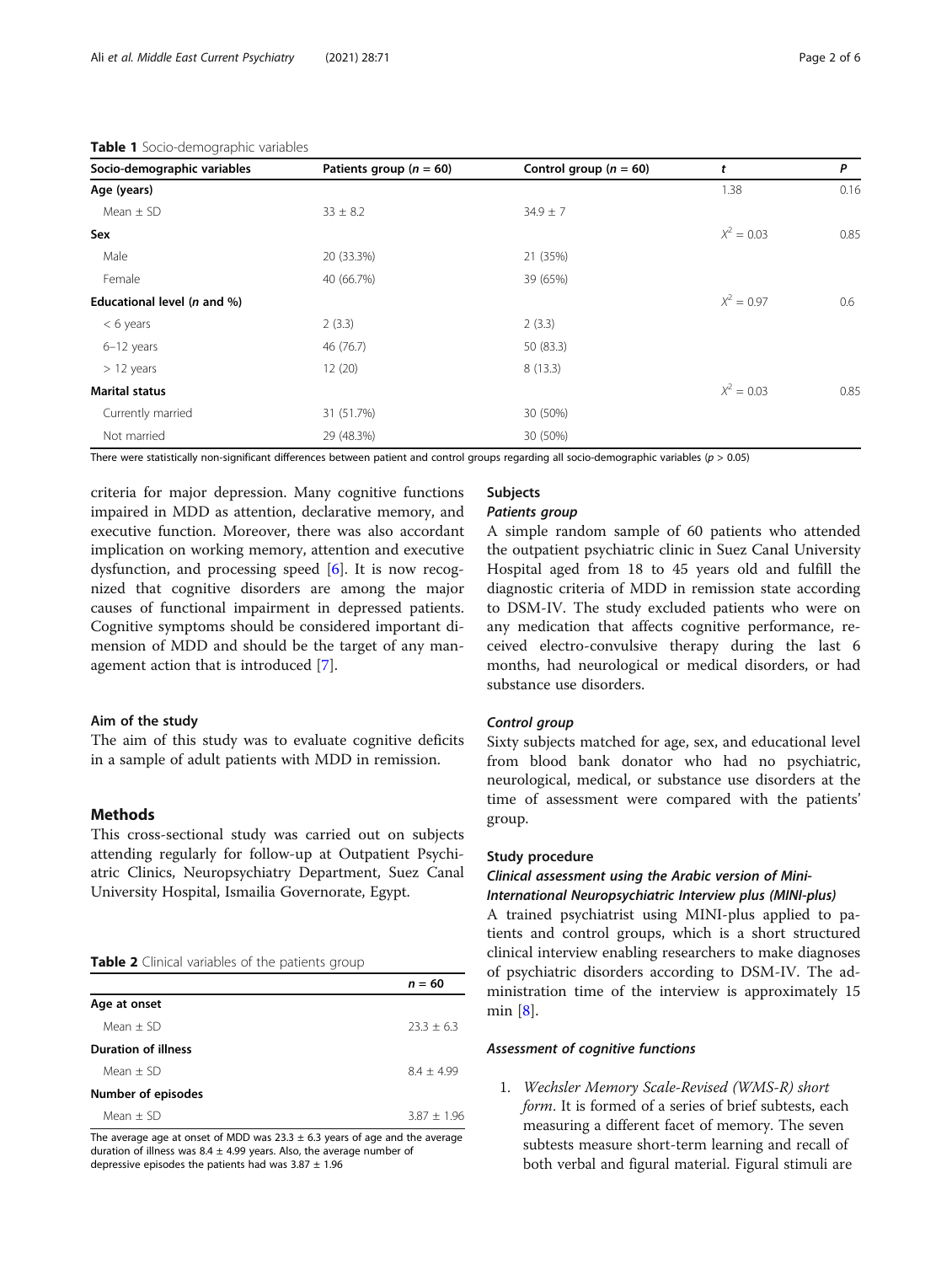| <b>WMS-R subtests</b>                                     | Patients group ( $n = 60$ ) | Control group ( $n = 60$ ) | т    | Ρ              |
|-----------------------------------------------------------|-----------------------------|----------------------------|------|----------------|
| <b>Visual memory</b>                                      |                             |                            |      |                |
| <b>Figural memory,</b> mean $\pm$ SD                      | $3.6 \pm 2.3$               | $9.9 \pm 1.7$              | 16.6 | $< 0.001$ HS   |
| Visual paired associates, mean $\pm$ SD                   | $4.8 + 0.46$                | $4.97 \pm 0.1$             | 3.1  | $0.08$ (NS)    |
| Verbal memory                                             |                             |                            |      |                |
| <b>Logical memory,</b> mean $\pm$ SD                      | $3.5 \pm 1.4$               | $8.2 \pm 1.2$              | 19.5 | $< 0.001$ (HS) |
| <b>Verbal paired associates, mean <math>\pm</math> SD</b> | $7.2 \pm 0.6$               | $10.2 \pm 1.4$             | 14.6 | $<$ 0.001 (HS) |
| Attention/concentration/psychomotor speed function        |                             |                            |      |                |
| <b>Mental Control, mean <math>\pm</math> SD</b>           | $5.3 \pm 1.5$               | $8.4 + 1$                  | 13   | $< 0.001$ HS   |
| <b>Digit span, mean <math>\pm</math> SD</b>               | $5.2 \pm 1.4$               | $8.5 + 1$                  | 13   | $< 0.001$ (HS) |
| <b>Visuospatial function</b>                              |                             |                            |      |                |
| <b>Visual reproduction, mean <math>\pm</math> SD</b>      | $5.5 \pm 0.5$               | $5.6 + 0.5$                | 1.8  | $0.08$ (NS)    |

<span id="page-2-0"></span>

|  |  |  | <b>Table 3</b> Assessment of cognitive function by Wechsler memory scale |  |  |
|--|--|--|--------------------------------------------------------------------------|--|--|
|--|--|--|--------------------------------------------------------------------------|--|--|

There were statistically significant differences between the patient and control groups. The patients' group scored less in cognitive functions regarding visual memory, verbal memory, attention/concentration, and psychomotor speed

presented visually and verbal stimuli are read to the examinee. The seven subtests contribute to the assessment of General Memory (five subtests) and Attention /Concentration/Psychomotor speed (two subtests) [\[9](#page-5-0)].

2. Wisconsin Card Sorting Test (WCST). It assesses conceptualization, abstract reasoning, and flexibility in problem-solving. Cards of different numbers, forms, and colors which are established by the examiner but unknown to the patient are presented to persons for sorting into groups. Many cognitive functions such as the ability to think abstractly, selectively attend, and shift cognitive set are acquired for successful performance on this test. In this study, a trained psychologist applied Sorting Test Computer Version 4-Research Edition to assess both patients and control groups [\[10\]](#page-5-0).

#### Statistical analysis

Data are entered, checked, and analyzed by SPP for Windows version 8 and Epi-Info version 6.

For all abovementioned statistical tests done, the threshold of significance is fixed at a 5% level  $(p$ -value). The following results were considered:

- Significant when the probability of error is less than 5% ( $p < 0.05$ )
- Non-significant when the probability of error is over 5% ( $p > 0.05$ )
- Highly significant when the probability of error is less than  $0.1\%$  ( $p < 0.001$ )

The smaller the  $p$ -value got, the more significant are the results.

#### Results

#### Discussion

While cognitive symptoms represent one of the core features of major depressive disorder, its persistence after recovery of depressive symptoms calls the attention of many researchers to study the pattern and reason for poor cognitive performance in a patient with MDD.

Table 4 Assessment of executive function by Wisconsin card sorting test

| <b>CONCEPT</b> ASSESSMENTED TO CACCULIVE TURCULARY WISCONSITI CATE SOFTING TEST |                             |                            |      |                |  |  |
|---------------------------------------------------------------------------------|-----------------------------|----------------------------|------|----------------|--|--|
| Wisconsin card sorting test variables                                           | Patients group ( $n = 60$ ) | Control group ( $n = 60$ ) |      | P              |  |  |
| Trial administered (conceptualization)                                          |                             |                            |      |                |  |  |
| Mean $+$ SD                                                                     | $126.7 + 6.6$               | $109.2 + 19.7$             | 6.4  | $<$ 0.001 (HS) |  |  |
| Categories completed (abstract thinking)                                        |                             |                            |      |                |  |  |
| Mean $\pm$ SD                                                                   | $0.75 + 1.6$                | $5.2 + 1.4$                | 15.8 | $<$ 0.001 (HS) |  |  |
| Perseverative errors (cognitive flexibility)                                    |                             |                            |      |                |  |  |
| Mean $\pm$ SD                                                                   | $20.9 + 13.9$               | $14.5 + 6.8$               | 3.2  | 0.0017(S)      |  |  |
| Failure to maintain set (sustained attention)                                   |                             |                            |      |                |  |  |
| Mean $+$ SD                                                                     | $1.6 + 1.6$                 | $1.46 + 1.3$               | 0.4  | $0.6$ (NS)     |  |  |
|                                                                                 |                             |                            |      |                |  |  |

There were statistically highly significant differences between patient and control groups regarding executive function with the patient group performed poor regarding trial administered (conceptualization) and categories completed (abstract ability) ( $p < 0.001$ ) and also had a statistically significant higher percentage of perseverative errors (cognitive flexibility) ( $p < 0.05$ )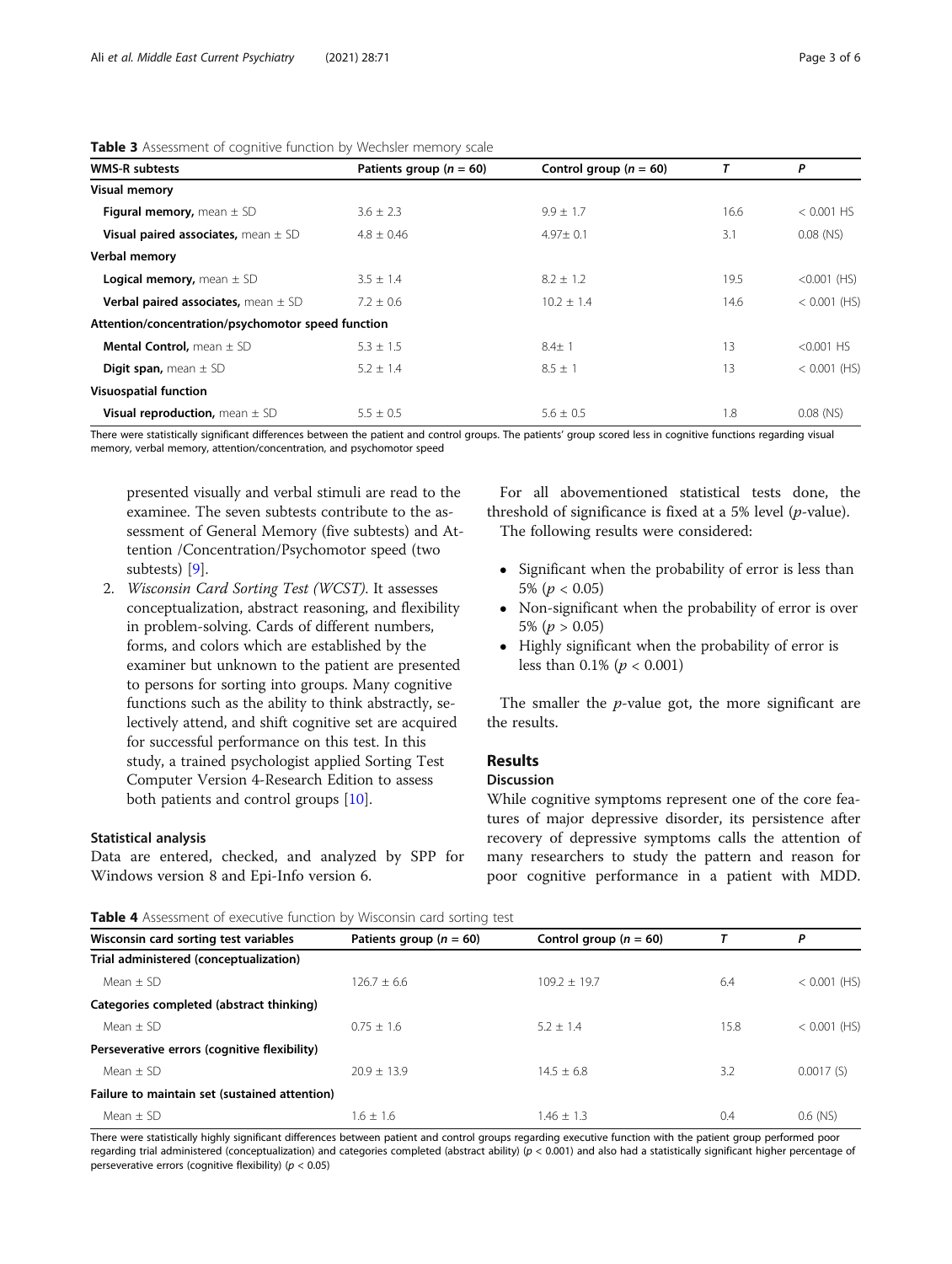<span id="page-3-0"></span>

| Table 5 Correlation between duration of illness and cognitive |  |  |  |
|---------------------------------------------------------------|--|--|--|
| and executive functions                                       |  |  |  |

|                                               | r        | Ρ              |
|-----------------------------------------------|----------|----------------|
| <b>Visual memory</b>                          |          |                |
| Figural memory                                | $-0.35$  | $< 0.001$ (HS) |
| Visual paired associates                      | 0.12     | $> 0.05$ (NS)  |
| Verbal memory                                 |          |                |
| Logical memory                                | $-0.1$   | $> 0.05$ (NS)  |
| Verbal paired associates                      | 0.04     | $> 0.05$ (NS)  |
| Attention/concentration                       |          |                |
| Mental control                                | $-0.019$ | $> 0.05$ (NS)  |
| Digit span                                    | $-0.16$  | $> 0.05$ (NS)  |
| <b>Visuospatial function</b>                  |          |                |
| Visual reproduction                           | $-0.05$  | $> 0.05$ (NS)  |
| Wisconsin card sorting test                   |          |                |
| Trial administered (conceptualization)        | 0.04     | $> 0.05$ (NS)  |
| Categories completed (abstract ability)       | $-0.28$  | < 0.05(S)      |
| Perseverative errors (cognitive flexibility)  | $-0.06$  | $> 0.05$ (NS)  |
| Failure to maintain set (sustained attention) | $-0.18$  | $> 0.05$ (NS)  |

There were statistically non-significant correlations between duration of illness and different subsets of Wechsler memory scale ( $p > 0.05$ ), except for figural memory (a subtest of visual memory ) which exhibited statistically a high significant correlation with duration of illness ( $p < 0.001$ ) though this negative linear relationship was weak ( $r = -0.35$ ). Also, there were non-significant correlations between duration of illness and executive functions assessed by Wisconsin card sorting test ( $p > 0.05$ ), except for categories completed (reflecting abstract thinking) which exhibited statistically a significant correlation with duration of illness ( $p < 0.05$ ) though this negative linear relationship was weak ( $r = -0.28$ )

Little is known about the pathophysiological events linking cognitive impairment and depression.

Therefore, our study aimed to evaluate cognitive deficits, in a sample of adult patients with MDD in remission state of their depressive symptoms through a crosssectional study carried out on persons attending Outpatient Psychiatric Clinics, Suez Canal University Hospital, Ismailia Governorate, Egypt. The mean age of patients was 33± 8.2 years, 77.7 % were female, the average age at onset of MDD was  $23.3 \pm 6.3$  years, the average duration of illness was  $8.4 \pm 4.99$  years and the average number of depressive episodes was 3.87± 1.96. Good matching in our study of the two studied groups ruled out confounding variables like age, sex, and education level (Tables [1](#page-1-0) and [2\)](#page-1-0). Patients group with MDD in remission in this study, compared to controls, showed a statistically significant decline in cognitive function regarding visual memory, verbal memory, attention/ concentration, and psychomotor speed (Table [3\)](#page-2-0). Also there were statistically significant differences between patients and control group in executive function regarding trial administrated, categories completed and perseverative error (Table [4](#page-2-0)). This may be due to that cognitive dysfunctions associated with MDD can endure beyond Table 6 Correlation between age at onset of MDD and cognitive and executive functions

|                                               | r       | P             |
|-----------------------------------------------|---------|---------------|
| <b>Visual memory</b>                          |         |               |
| Figural memory                                | $-0.05$ | $> 0.05$ (NS) |
| Visual Paired Associates                      | 0.14    | $> 0.05$ (NS) |
| Verbal memory                                 |         |               |
| Logical memory                                | 0.14    | $> 0.05$ (NS) |
| Verbal Paired Associates                      | 0.11    | $> 0.05$ (NS) |
| Attention/concentration                       |         |               |
| Mental control                                | $-0.18$ | $> 0.05$ (NS) |
| Digit span                                    | $-0.06$ | $> 0.05$ (NS) |
| <b>Visuospatial function</b>                  |         |               |
| Visual reproduction                           | $-0.07$ | $> 0.05$ (NS) |
| Wisconsin card sorting test                   |         |               |
| Trial administered (conceptualization)        | 0.08    | $> 0.05$ (NS) |
| Categories completed (abstract ability)       | $-0.06$ | $> 0.05$ (NS) |
| Perseverative errors (cognitive flexibility)  | $-0.15$ | $> 0.05$ (NS) |
| Failure to maintain set (sustained attention) | $-0.13$ | $> 0.05$ (NS) |

There were statistically non-significant correlations between age at onset of MDD and different subsets of Wechsler memory scale ( $p > 0.05$ ). Also, there were non-significant correlations between age at onset of depression and executive function as assessed by Wisconsin card sorting test ( $p > 0.05$ )

clinical symptom remission, limiting work functioning, and contributing to the overall disability [[11](#page-5-0)].

In agreement with our study, Bortolato et al. studied cognitive in MDD patients and found cognitive dysfunction in several domains, such as executive function, memory, and attention. Therefore, they concluded that cognitive impairment persists during the remission as a residual manifestation in depression [\[12](#page-5-0)]. Cognitive impairments in memory, attention, and executive function in our study are consistent with a prospective cohort study that followed patients with MDD until remission. Another study examined subjects with major depressive disorder in remission found impairment in information processing speed and memory, and over half of the subjects had cognitive impairment [\[13](#page-5-0)].

Most of the studies of patients with MDD in remission concluded that there are impairment in different cognitive functions, such as sustained attention [\[3](#page-5-0), [14\]](#page-5-0), attention and executive functioning [[15\]](#page-5-0), verbal memory and verbal fluency [[16](#page-5-0), [17\]](#page-5-0), and executive functioning [[18](#page-5-0)– [20\]](#page-5-0) and thus make great indications that symptom reduction in MDD is not followed by cognitive improvement to a similar degree.

Our findings of memory impairment, attention problems, and executive dysfunction (deficits of conceptualization, abstract ability, and cognitive flexibility) are consistent with the study carried out by Oral et al., which determined that the executive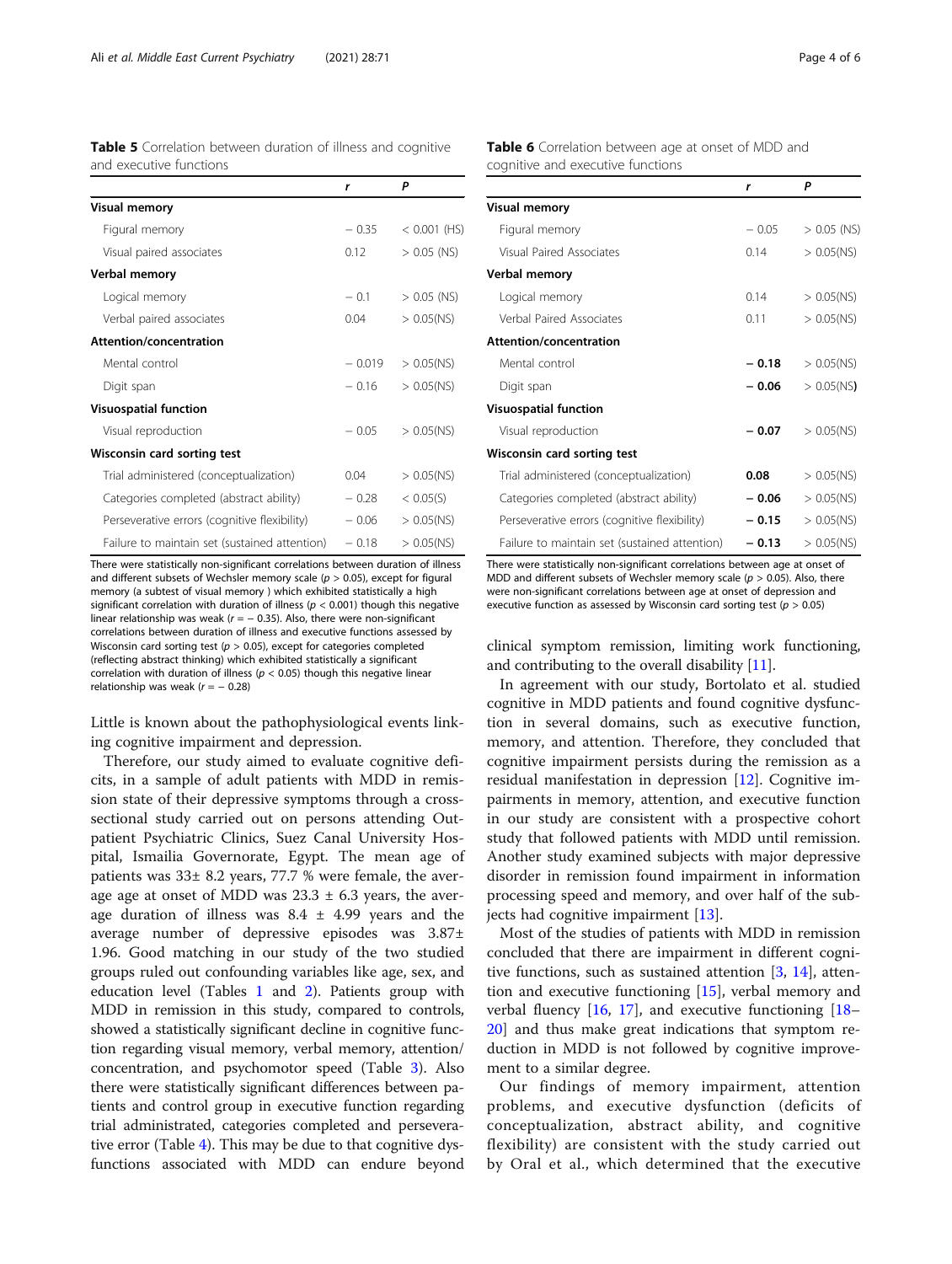functions, short and long-term memory, working memory, and attention performances of patients with MDD were lower than those of the healthy control group [[21](#page-5-0)]. However, when Memory is studied in terms of explicit and implicit, it is stated that in depression there are no implicit memory problems because it is an automatic processes but the explicit memory affected because requires a recollection [[22](#page-5-0)].

Many evidence reported that cognitive impairment are common both during and residually following depression [\[23](#page-5-0), [24\]](#page-5-0). Moreover, individuals have reported impairment in cognitive function, even after remission of depressive symptoms, which affect the workplace productivity/performance, quality of life, and the global function [[25\]](#page-5-0). A study found that patients who were currently in a state of remission for MDD experienced persistent cognitive deficits compared to control subjects [[24\]](#page-5-0). The most cognitive deficits that remain after remission of depression are the attention and executive performance [\[15](#page-5-0), [24\]](#page-5-0).

Cognitive impairments persist during periods of remission even after treating MDD [\[26](#page-5-0)], which show the discrepancy between emotional and functional improvement. In our study, the relationship between depressive and cognitive profiles revealed that no significant correlations did exist between age at onset of MDD nor the duration of illness with different domains of cognitive function as assessed according to the standard scores of the applied tests except for figural memory (a subtest of verbal memory) of WMS-R and categories completed (reflecting abstract ability) of Wisconsin card sorting test which exhibited statistically high significant correlation with duration of illness (Tables [5](#page-3-0) and [6\)](#page-3-0). In agreement with our finding, Karabekiroglu et al. reported that the cumulative duration of depressive episodes and their repetition have effect on the severity of the associated-cognitive impairment [[27\]](#page-5-0).

Best et al. concluded that early-onset depression is associated with higher disease severity and with higher levels of recurrence [[28](#page-5-0)]. Also Hasselbalch et al. stated that many factors are involved and affect the neurocognitive course in MDD (number, duration, severity of MDD episodes, age of onset, time passed since the last episode of depression, treatment interventions used, or co-existent psychiatric disorders), which makes the identification of a specific cognitive profile in remitted persons even more complex. The severity of cognitive impairment increases as a function of the cumulative duration of MDEs [[29\]](#page-5-0).

#### Conclusions

• In this study, patients with MDD in remission states showed deficits in several cognitive domains

including visual memory, verbal memory, and attention/concentration/ psychomotor speed, together with deficits in executive functions including impaired conceptualization, impaired abstract ability, and less cognitive flexibility when compared to matched control subjects.

- Duration of depressive disorder showed significant correlations with impairment on some cognitive domains as figural memory and abstract ability.
- MDD patients in remission state may experience an improvement in some cognitive domains following antidepressant therapy, but do not reach normal levels of performance.
- Cognitive training and rehabilitation could prove important in treating depression and help preventing the relapse.

#### Study limitations

The present study had some limitations:

- Small sample size, non-probability sampling technique, and utilization of different antidepressant drugs are the most important limitations of this study.
- The reason for this is mainly ethical as most persons are taking medications regularly with difficulties in finding patients with MDD on no treatment, fulfilling the inclusion and exclusion criteria of the study, and being willing to participate.
- It was difficult to include patients taking the same antidepressant drugs.
- Assessment of the severity of MDD would have helped give more precise results.

#### Abbreviation

MDD: Major depressive disorder; CI: Cognitive impairment; DSM-IV: Diagnostic and Statistical Manual of Mental Disorders; MINI-plus: Mini-International Neuropsychiatric Interview plus; WMS-R: Wechsler Memory Scale-Revised; WCST: Wisconsin Card Sorting Test

#### Acknowledgements

Delighted to thank all subjects who take part of the study or withdrawal.

#### Authors' contributions

Study conception and design: MF,WL, AT, and HH. Data collection: HH and MA. Data analysis and interpretation: HH and MA. Drafting of the article: MF,WL, AT, HH, and MA. Critical revision of the article: MF,WL, AT, and HH. The authors read and approved the final manuscript.

#### Funding

Spent by research team

#### Availability of data and materials

Available data and material

#### **Declarations**

#### Ethics approval and consent to participate

– An official letter for data collection was obtained from the head of ethics committee to start data collection in the Faculty of Medicine.